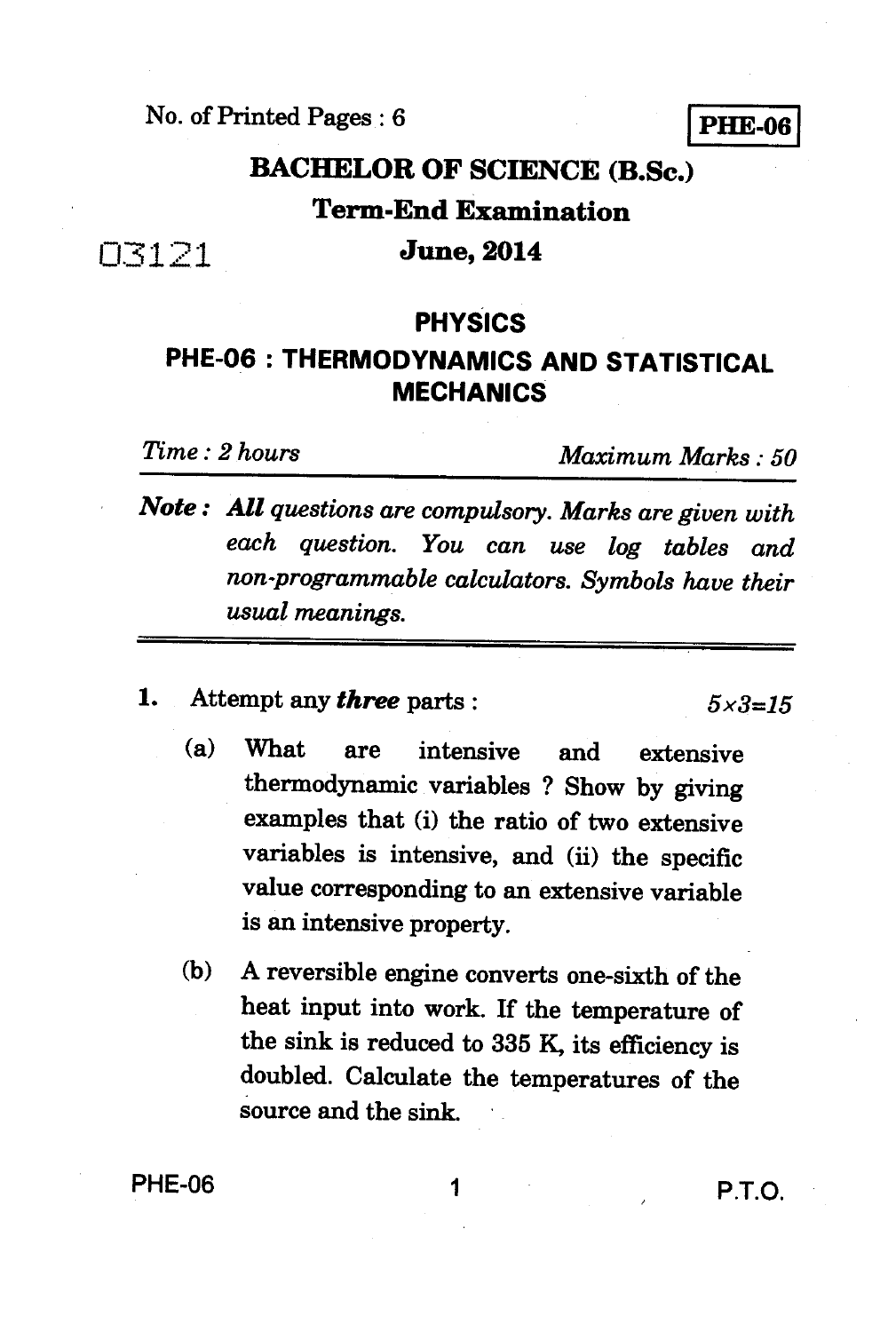- (c) What is phase space ? In a system containing N particles, each particle has three translational and two rotational<br>degrees of freedom. Calculate the degrees of freedom. dimensions of the phase space.
- (d) What is Joule-Thomson effect ? Obtain the expression for the Joule-Thomson coefficient for a real gas.
- **2.** A certain mass of a gas at standard temperature and pressure (STP) is expanded to 3 times its original volume under adiabatic conditions.<br>Coloulate the resulting temperature and  $C$ alculate the resulting temperature pressure. (Take  $\gamma = 1.4$ ).  $5$

## **OR**

With the help of a neat and labelled diagram, explain the working of a constant volume gas thermometer. 5

- 3. Attempt any *two* parts :
	- (a) State Kelvin Planck and Clausius<br>statements of the second law of statements of the second thermodynamics. Show by deduction that both the statements are equivalent. 2+3
	- (b) Derive Clausius Clapeyron equation. On the basis of this equation, explain why mountaineers find it difficult to cook their food at high altitudes.  $4+1$
	- (c) For a heat engine working between temperatures  $T_1$  and  $T_2$ , show all the steps of Carrot cycle on a T-S diagram. Hence calculate the efficiency of the engine. 3+2

**PHE-06** 2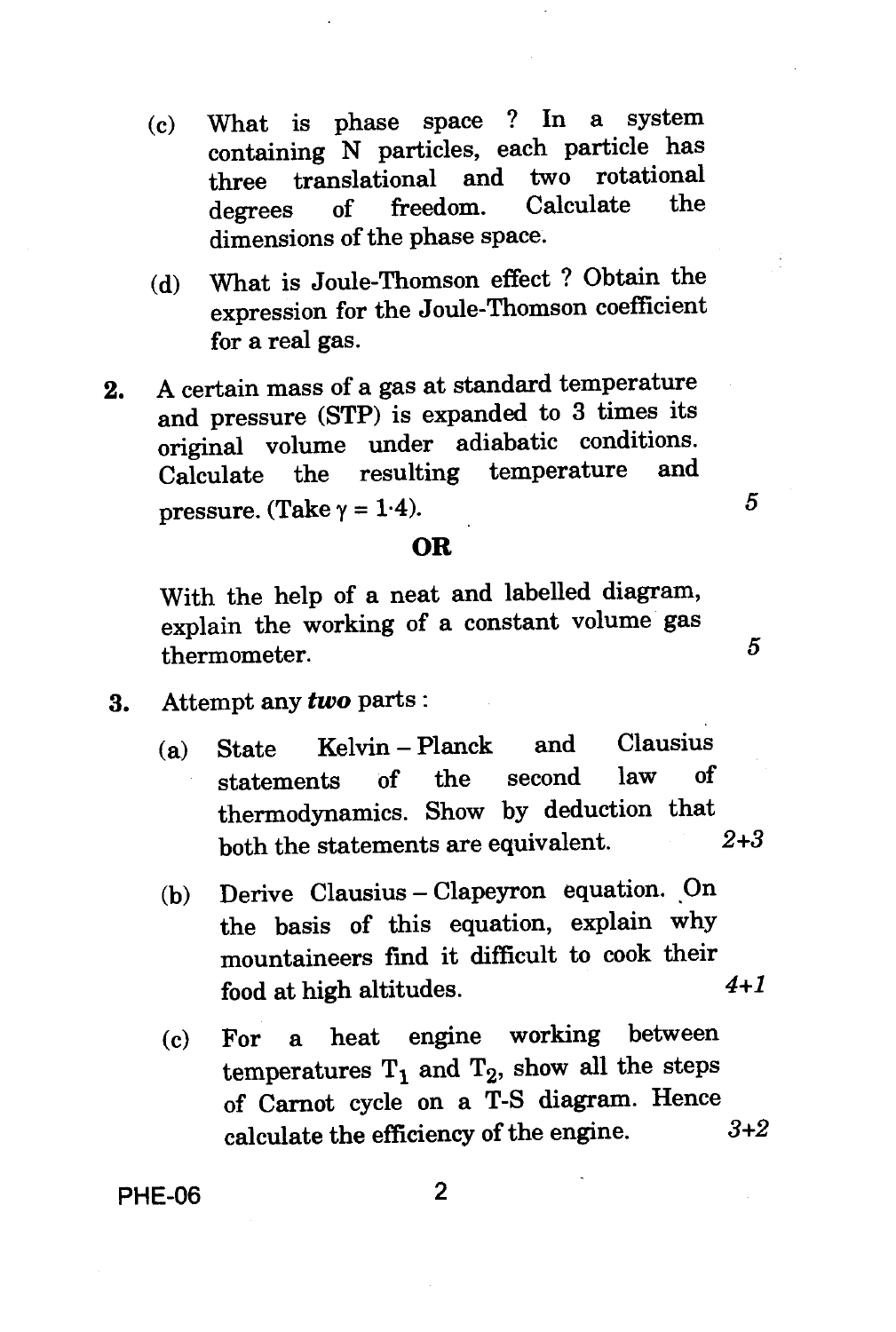**4. What is Brownian motion ? Give at least three examples of such a motion. Using Einstein's theory, obtain an expression for the mean square displacement of a Brownian particle.** *1+3+6* 

### **OR**

**Write the van der Waal's equation of state for a real gas. Obtain the expressions for critical volume, critical pressure and critical temperature for this gas. Calculate the critical temperature of He if the critical pressure is**  2.5 atm and critical density is  $0.069$  g cm<sup>-3</sup>.  $5+5$ 

**5. Derive an expression for the partition function of an ideal monoatomic gas. Hence obtain an expression for its entropy.** 

#### **OR**

**Obtain an expression for the entropy of an assembly of photons. Using this expression, show that the equation for the adiabate of a**  photon gas is given by  $pV^{4/3}$  = constant. **7+3** 

**PHE-06 3 P.T.O.** 

*10*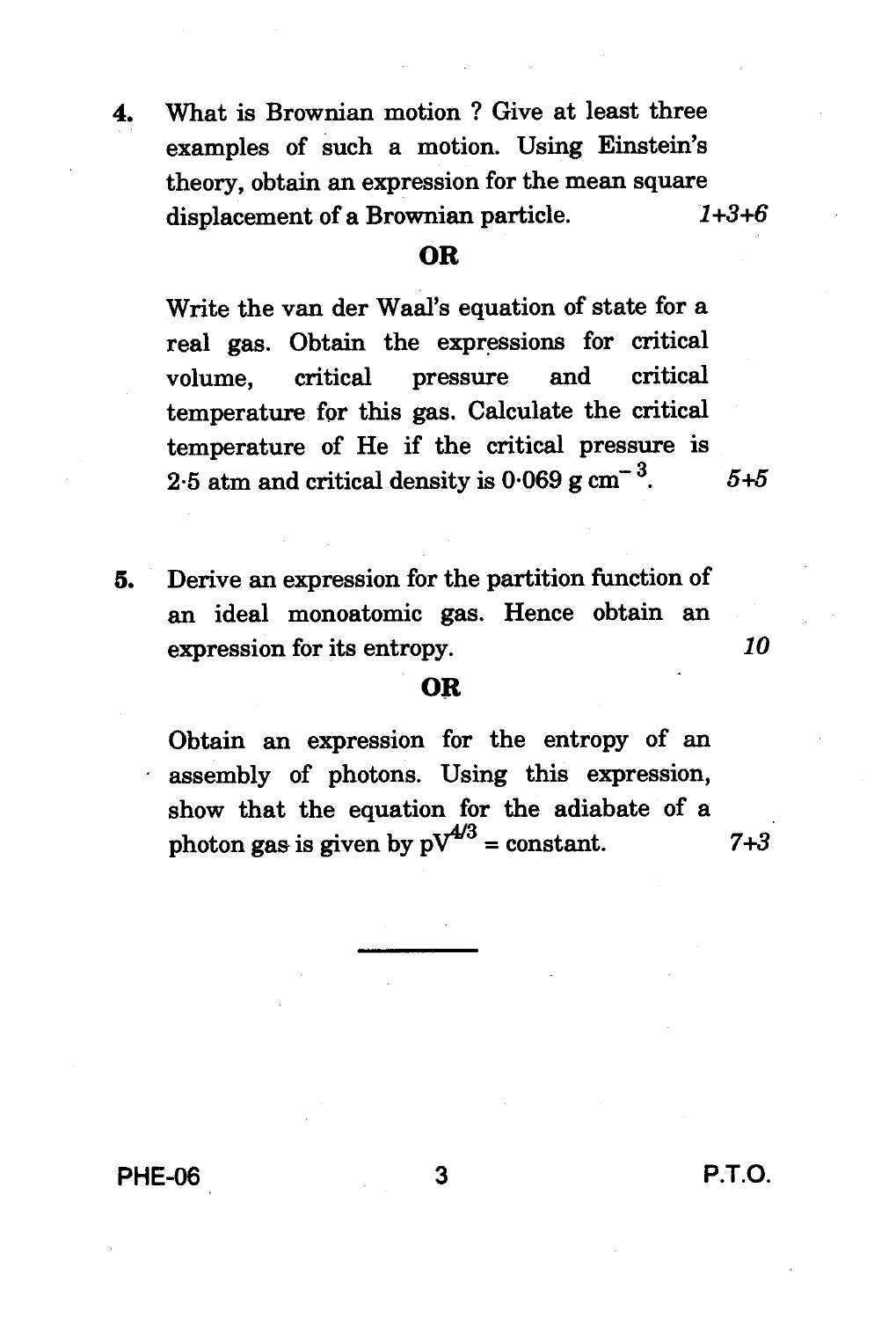पी.एच.ई.-06

विज्ञान स्नातक (बी.एस सी.)

सत्रांत परीक्षा

जून, 2014

# भौतिक विज्ञान

पी.एच.ई.-06: ऊष्मागतिकी तथा सांख्यिकीय यांत्रिकी समय : २ घण्टे अधिकतम अंक : 50

- सभी प्रश्न अनिवार्य हैं । प्रत्येक प्रश्न के साथ अंक दिए गए हैं । नोट : आप लॉग सारणियाँ तथा अप्रोग्रामीय कैल्कुलेटरों का प्रयोग कर सकते हैं । प्रतीकों के अपने सामान्य अर्थ हैं ।
- किन्हीं *तीन* भागों को हल कीजिए : 1.  $5 \times 3 = 15$ 
	- (क) अविस्तारात्मक और विस्तारात्मक ऊष्मागतिक चर क्या होते हैं ? उदाहरणों की सहायता से सिद्ध कीजिए कि (i) दो विस्तारात्मक चरों का अनुपात अविस्तारात्मक होता है, और (ii) किसी भी विस्तारात्मक चर से संबद्ध विशिष्ट मान एक अविस्तारात्मक गुणधर्म होता है।
	- (ख) एक उत्क्रमणीय इंजन एक-छिहाई (1/6) निविष्ट ऊष्मा को कार्य में परिवर्तित करता है । यदि अभिगम का तापमान 335 K तक कम कर दिया जाए, तो इंजन की दक्षता दगुनी हो जाती है । उदगम और अभिगम का तापमान परिकलित कीजिए ।

**PHE-06**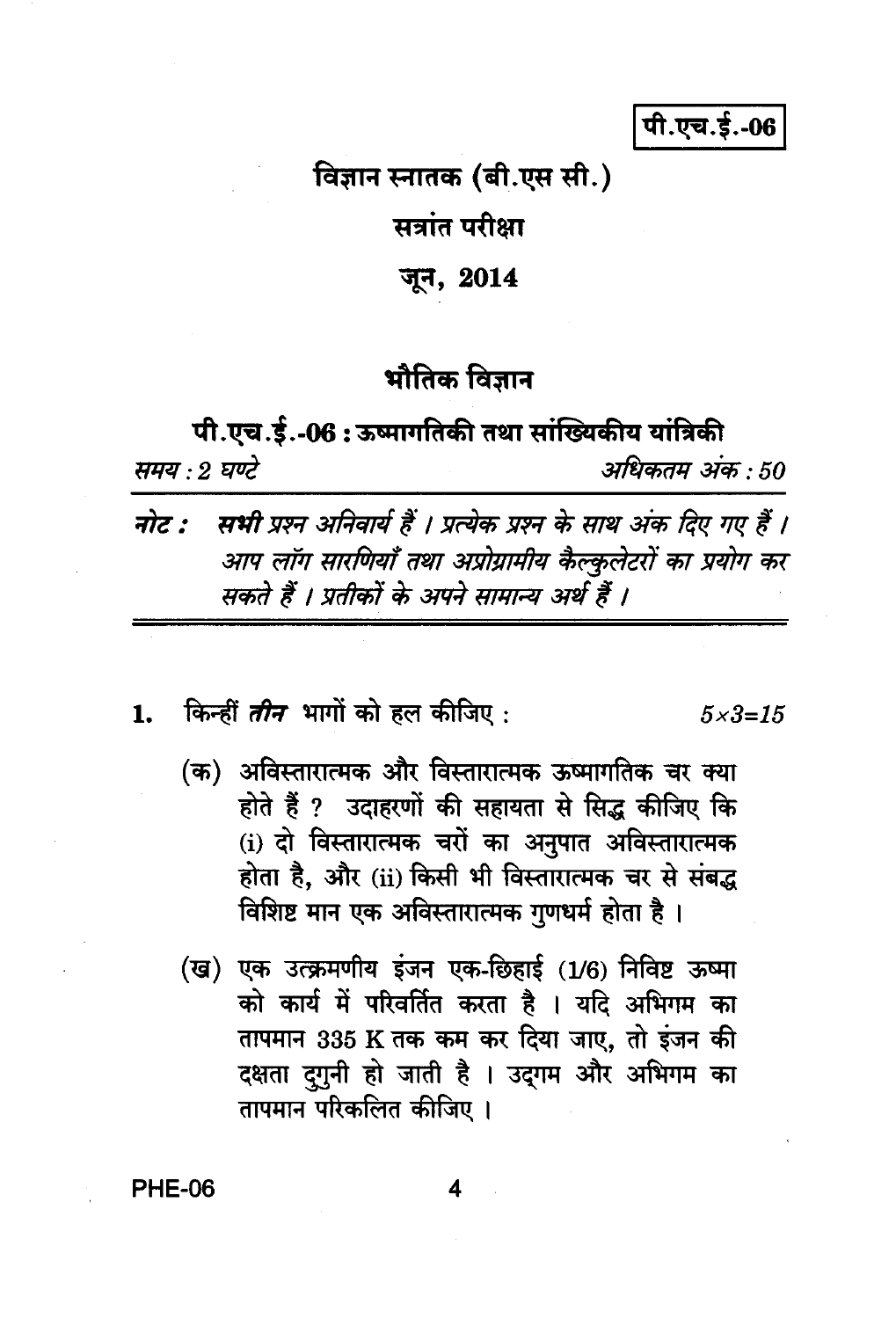- (ग) प्रावस्था-समष्टि क्या है ? N कणों के तंत्र में प्रत्येक कण की तीन स्थानांतरीय और दो घूर्णनी स्वातंत्र्य कोटियाँ हैं । प्रावस्था-समष्टि की विमाएँ परिकलित कीजिए ।
- (घ) जूल-टॉमसन प्रभाव क्या है ? एक वास्तविक गैस के लिए जूल-टॉमसन गुणांक का व्यंजक प्राप्त कीजिए।
- गैस का कुछ द्रव्यमान मानक ताप और दाब (STP) पर 2. रुद्धोष्म अवस्थाओं में अपने मूल आयतन से तीन गुणा प्रसारित होता है । परिणामी तापमान और दाब परिकलित कीजिए 1  $(\gamma = 1.4$  लीजिए)

#### अथवा

स्वच्छ एवं नामांकित चित्र की सहायता से अचर आयतन गैस तापमापी की कार्यप्रणाली की व्याख्या कीजिए ।

3. कोई दो भाग कीजिए:

- (क) ऊष्मागतिकी के द्वितीय नियम के केल्विन प्लांक और क्लॉसियस कथन लिखिए । निगमन की सहायता से सिद्ध कीजिए कि दोनों कथन तुल्य हैं।  $2 + 3$
- (ख) क्लॉसियस क्लैपेरॉन समीकरण व्युत्पन्न कीजिए । इस समीकरण की सहायता से स्पष्ट कीजिए कि पर्वतारोहियों को अधिक ऊँचाइयों पर खाना पकाने में कठिनाई क्यों होती है ।  $4+1$
- (ग) एक ऊष्मा इंजन तापमान  $\texttt{T}_1$  और  $\texttt{T}_2$  के बीच कार्य करता है । इसके लिए T-S आरेख की सहायता से कार्नो चक्र के सभी चरण दर्शाइए । अतएव इस इंजन की दक्षता परिकलित कीजिए।  $3 + 2$

**PHE-06** 

P.T.O.

5

5